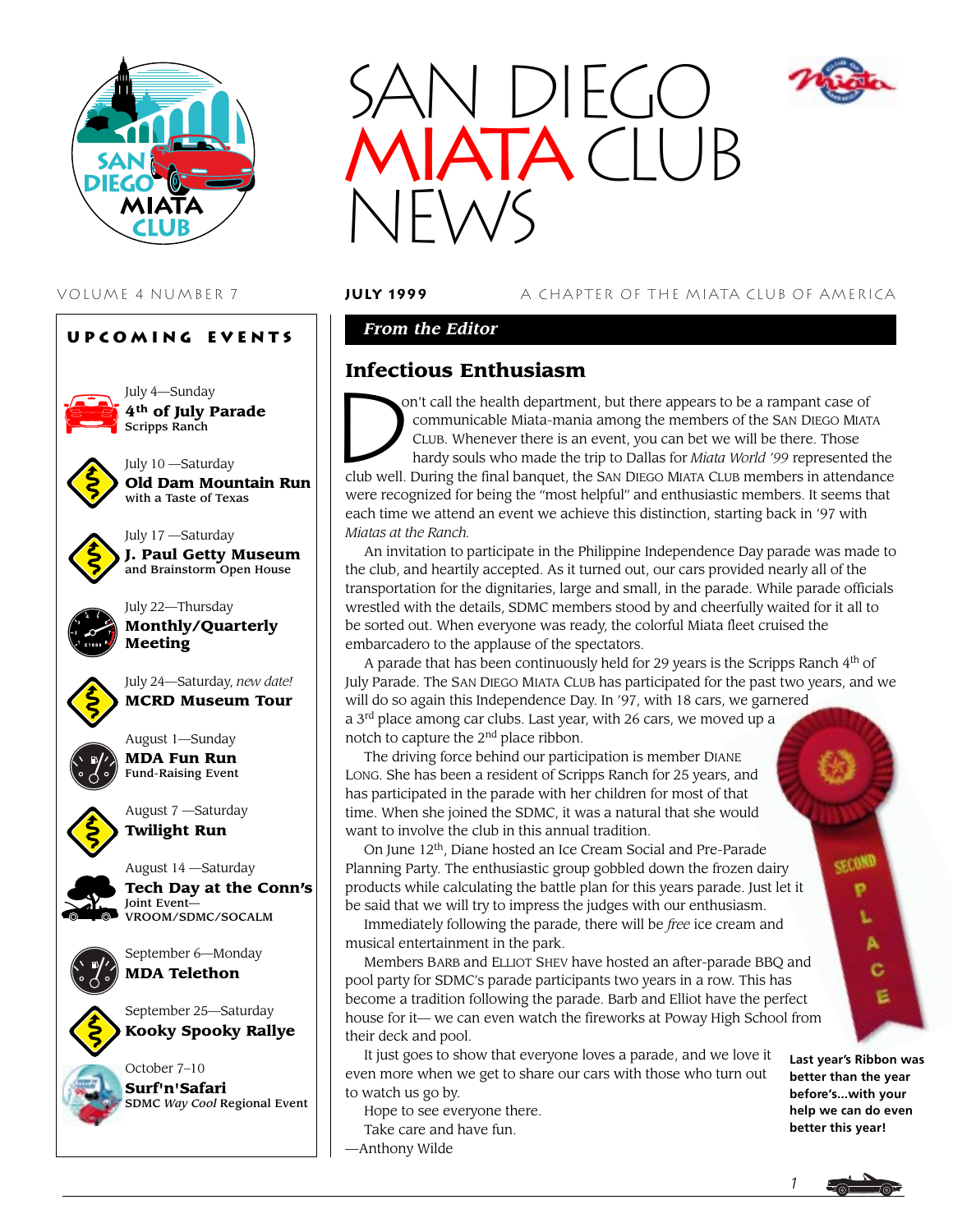### **Socalm events**

#### Braille Run

Date: Saturday, July 10

Time: First car out at 7:30 a.m.

 Place: Braille Institute Youth Center, 3450 Cahuenga Blvd, West LA (near Universal Studios)

 Contact: Greg Fast, (714) 636-6128. If possible, please register prior to July 2 so that the Braille Institute has an idea of how many kids can participate. They always have more kids than cars.

#### Irwindale Speedway

Star Mazda Formula Cars Date: Saturday, July 17 Coordinators: Karen and Larry Thomas (909) 595-8520 Time: 2:00 p.m. Gates open (for those who want to watch practice) 4:30 p.m. Tailgate party 7:00 p.m. Race time Tickets (\$20) on sale at the track. http://www.irwindalespeedway.com We are going to have a tailgate party in the parking lot. Bring your own picnic dinner, drinks, *and* something to share with the group (such as: an appetizer, a snack, a salad, or dessert item).

*Directions:* From the 605 Freeway, exit Live Oak Avenue (West).

### Santa Monica Mountains/Malibu Run

 Date: Sunday, July 18 Time: Depart at 10 a.m. Place: The Federal Building, Wilshire Blvd., Los Angeles

 Run Leader: Jim Tipton, (818) 880-6568, jmtipton@pacbell.net

This will be a spirited fun run through the nearby Santa Monica Mountains. We will start by heading past UCLA to Sunset Blvd, then down to PCH for some coastal cruising. We then hit the twisty roads above Malibu, including Latigo Canyon Road. We will end near the 101 Freeway in Westlake Village.

#### Crystal Lake Fun Run

 Date: Sunday, July 25 Time: Depart at 9:30 a.m. Place: Cal Poly Pomona, 3801 W. Temple Avenue Run Leader: Albert Tong, (909) 591-1171, abarth@earthlink.net We will start at Cal Poly Pomona for a calm start to the drive. From there we will take surface roads up into the Cleveland National Forest. We'll get some serious twisty driving along East Fork Road. We'll end near Claremont for lunch.

### Socalm contacts:

President— K. Zack Broadbent, (714) 525-9065, racerzack@aol.com Club E-mail list: socalm@avatar.com Web site: socalm.org

# **Autocross a t t h e "Q"**



San Diego SCCA Hotlines (619) 441-1333 (800) 360-4454 Web page www.sdr-solo2.com Rainer Mueller (760) 439-0067<br>John Godden (619) 538-6165

(619) 538-6165

Come participate or watch our club members race at the autocross (timed event). To participate you need to register for a Solo II card and number (\$15) and have a DOT approved helmet. Loaner helmets are available at the autocross.

Events are open to the public at no charge. However, to enter the pit area you must sign a release and waiver form at the entry gate. You will be given a wristband which must be worn at all times. There is no seating provided so bring a lawn or beach chair!

# **Quarterly Board Meeting**

The Quarterly Board Meeting, open to the entire membership, will be held immediately following the Monthly Meeting on Thursday, July 22<sup>nd</sup>. Agendas will be available before the meeting.

Anyone wishing to add a subject to the agenda or to have the board address an issue, please notify President Steve Waid, (858) 673-4141, swaid1@san.rr.com, or Secretary Sal Causarano, (760) 787-0624, wooddust@aol.com, by July 20<sup>th</sup>.

### **Board of Directors**

President STEVE WAID (858) 673-4141 swaid2@san.rr.com

Vice President VOODOO BOB KRUEGER (858) 486-4711 voodoo@miata.net

**Secretary** SAL CAUSARANO (760) 787-0624 wooddust@aol.com

Treasurer ELLIOT SHEV (858) 679-0777 cranial@aol.com

Membership MARK BOOTH (619) 670-3789 markbooth@home.com

Event Coordinator GERI CAUSARANO (760) 787-0624 montegom@aol.com

Club E-mail Postmaster CINDY PALOMA (858) 534-0969 sd-miata-request@cs.ucsd.edu

Webmaster ROBERT "JTBOB" HOLLAND (858) 549-4011

robert@caliban.ucsd.edu

Newsletter Editor ANTHONY "NEVADABOB" WILDE (858) 693-8095

NevadaBob@miata.net

Design and Layout TOM & STEPHANIE GOULD (619) 298-8605 stef@miata.net

### **Notices**

THE SAN DIEGO MIATA CLUB is an official chapter of the MIATA CLUB OF AMERICA. We are a nonprofit organization whose purpose is to promote the enjoyment of— and enthusiasm for— the Mazda Miata.

*SAN DIEGO MIATA CLUB NEWS* is the monthly newsletter of the SAN DIEGO MIATA CLUB. Use of articles or stories by other MCA chapters is hereby granted, provided proper credit is given.

**Submissions to the newsletter** are welcomed and encouraged. Did you just add a new accessory to your Miata? How about writing a review for the newsletter? Where possible, please E-mail your submissions to the newsletter editor. Submissions can also be faxed to the club's dedicated phone line or mailed to the club's post office box. Submission deadline is the 15<sup>th</sup> of each month. Editor reserves the right to edit all submissions.

**Internet:** The SAN DIEGO MIATA CLUB has established a dedicated World Wide Web Home Page at http://www.sandiegomiataclub.org. The club has a members-only electronic mail list for those members with E-mail capability.

Dedicated 24-hour voice/fax phone line: (619) 670-7948 SAN DIEGO MIATA CLUB P.O. Box 2286 Spring Valley, CA 91979-2286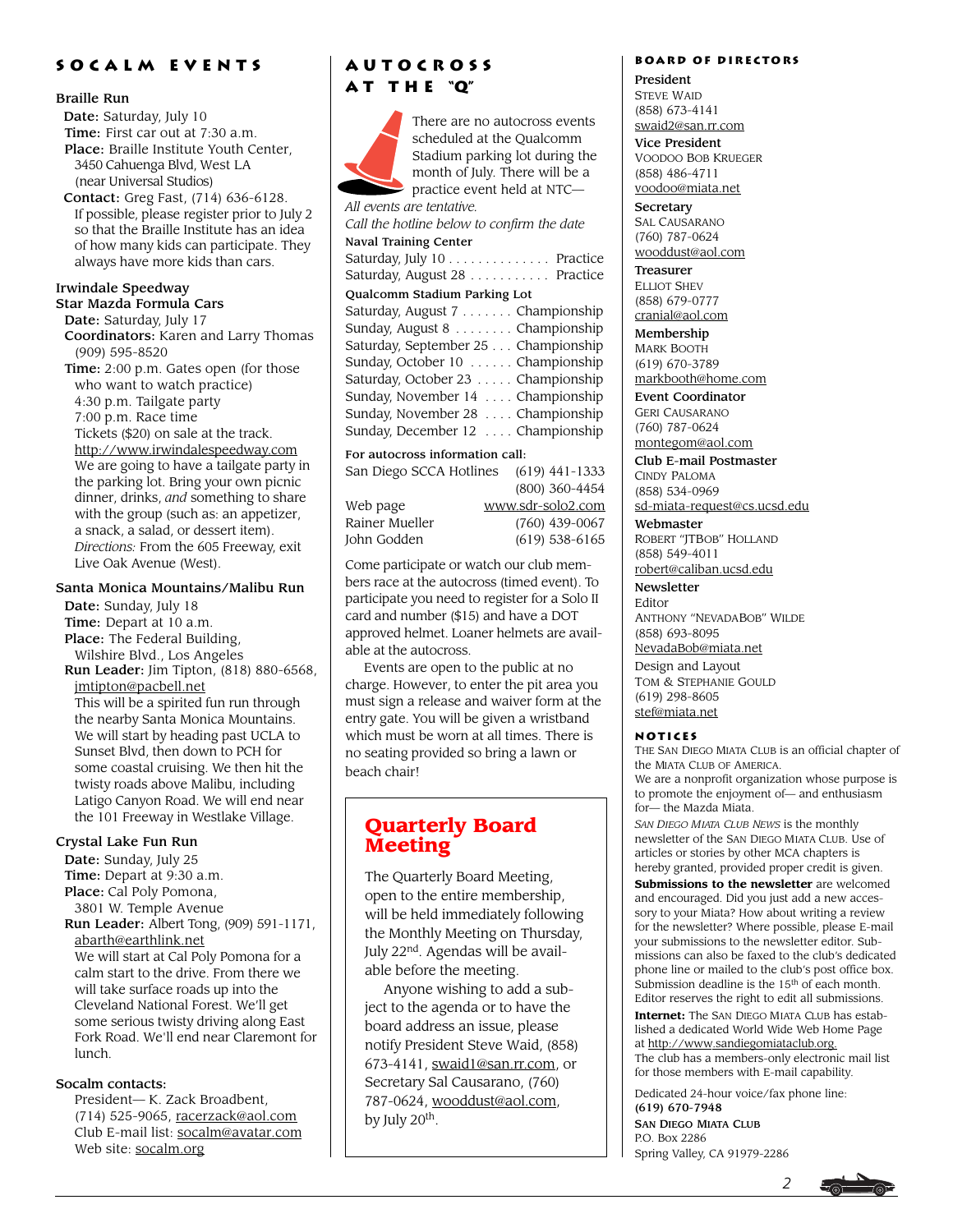### **4th of July Parade**

Date: Sunday, July 4

- Time: 9 a.m.— DON'T BE LATE! The street will be blocked off and you will not be able to get to Diane's after 9:15.
- Place: 9945 Cummins Pl., Scripps Ranch— I-15 to Pomerado Road, East on Pomerado, Left on Scripps Ranch Blvd., Right on Red Rock and Right on Cummins Place (If you are coming from the North, be sure to take the Pomerado/Miramar Rd. exit, NOT the Pomerado exit between Rancho Bernardo and Escondido)

#### Coordinators: Diane Long,

djaws@san.rr.com; Barb, (3 "o"s in mooon) moooncalf@aol.com

This is our third year participating in the annual Scripps Ranch Parade—it's fun and crazy with baby carriages, lawnmower drill teams, etc., ending at Hoyt Park with free ice cream and a concert. We will drive our cars back to Diane's. turn in the club-owned decorations and then walk back to the park (about  $\frac{1}{4}$  mi.). Bring along your own picnic or there are food stands at the park for lunch.

Parade participants are invited to the Shev's for a BBQ and to see Poway's fireworks. Bring your swimsuits, towels and warm clothes for the evening. Food cost will be divided— about \$6/person. Bring your own *(drink your own)* wine or beer.

Please RSVP to Diane for the parade and to Barb for the BBQ.

### **The Old Dam Mountain Run with a Taste of Texas**

Date: Saturday, July 10

- Time: 8:00 a.m. for breakfast (optional) at Rosa's Cantina, Old Town Temecula 9:00 a.m. driver's meeting— *leave 9:30!*
- Place: Temecula, I-15 at Rancho California exit. Drive to the West side I-15, drive South on Front to Rosa's Cantina. Queue up along both sides of Front Street.
- Run Leaders: Joyce and John Richardson, jrmmedia@pe.net

Our first stop will be the dam visitor center at the Domenigoni Reservoir where "give a dam" souvenirs are available. Next, the dam overlook on Dam Road. You'll say "dam, dam, dam" as you count the three dams from the viewpoint. "Dam-it-all" is their goal! From here we'll drive into Hemet to Tyler's Taste of Texas (Texas style catfish and mesquite-smoked ribs... yum!) for lunch. After lunch we'll head up the mountain

to Idyllwild on one of the best Miata roads there is. We'll have dessert in town where the run will officially end. We plan to take the long way back (route 371) to Temecula. (Alternate destinations close-by are Palm Desert and the Banning Outlet Mall).

Breakfast is under \$5 and lunch, \$5–10. Plan to bring water and sunscreen. Bathrooms are at the starting point in Temecula and at the visitor center.

### **The J. Paul Getty Museum Trip II and BRAINSTORM Open House**

#### Date: Saturday, July 17

Time: Leave at 7:15 a.m. *sharp!*

- Place: The Windmill, formerly Pea Soup Andersen's, I-5 at Palomar Airport Rd. *Orange County meet point:* Sportmart at Magnolia St./Warner Ave. exit of I-405 in Fountain Valley at 8:30 a.m. *sharp!*
- Run Leaders: Barb and Elliot Shev, moooncalf@aol.com

A special trip to see great masterpieces of art right in our own backyard. Not only are the contents of this museum a treasure, the setting, the building, the landscape and the view are equally amazing as well.

We will drive into the museum complex at 10 a.m. as a group— the \$5 parking fee is waived as we are a nonprofit organization. We have reserved 5 picnic tables for lunch at 1 p.m. You can pack a lunch or eat in one of the Getty's restaurants. There is a really nice one that requires reservations. Check it out on the web at www.getty.edu/museum.

#### RSVP is a must— space is limited to the first 50 cars.

Now for the *special* added attraction. We have all been invited by BRAINSTORM'S owners, Roshan and Dali, for munchies after the Getty. We'll caravan to BRAIN-STORM about 4:30 and see what specials they have in store for us— they are very close to the museum. This should be great—two events in one trip!

### **Monthly Meeting**

Date: Thursday, July 22

Time: 6:00 p.m.

Place: Boll Weevil 9330 Clairemont Mesa Blvd. (At Ruffin Rd.), San Diego (619) 571-6225

This event is the single best way to meet your fellow club members, ask questions, share stories, etc.

CONTINUED ON PAGE 4

### **Upcoming National and Regional Events**

#### July 16–18, 1999 Cool Weekend on the Coast Eureka, California

REDWOOD COAST MIATA CLUB presents a weekend of fun runs, autocrosses and rallys. Saturday dinner \$27 additional Registration \$45 per/car (one breakfast), Autocross \$10 per/driver (1<sup>st</sup> timers), \$15 others. Poker Rally \$5 per player Contact: Austin at (707) 826-9006 or calife@clrealty.com

#### July 30–August 1, 1999 3<sup>rd</sup> Annual Deal's Gap Run

The Gap, known for its extreme number of turns and switchbacks (318 in 11 mi.) is located in the mountains of North Carolina and Tennessee. The largest "non-event" for Miata enthusiasts on the East coast! No registration fee. www.dickson.net/doc/gap/index.shtml

#### August 27–29, 1999 Monterey Historic Races

Monterey Penninsula, California Once again there will be a Miata tent *please see the article on page 4.*

The same weekend— Pebble Beach Concours, Concours Italiano, and various historic and classic auto auctions.

September 16–19, 1999

### Ascutney Mountain Miata Rally

Ascutney Mt. in Vermont Contact: Jack Reardon, MASS MIATA CLUB, (508) 393-2195, miatajack@aol.com Autocross, Funcanna, rallies and the best food around. Registration— \$295

October 7–10, 1999 Surf'N'Safari

> SDMC's *way cool* regional event www.sandiegomiataclub.org/surf.html

April 29–May 1, 2000

### Bruges 2000

10th Anniversary European Miata gathering in Bruges, Belgium. www.eunos.com/bruges/ SDMC Contact: Ed and Michelle, (619) 278-1774 or ed1@cari.net All rooms in the event's three hotels are sold out, but we have a list of others!

#### June 21, 2000 Y2K 2 Alaska

The MIDNIGHT SUN MIATA CLUB invites Miata club members to Fairbanks, Alaska for the longest day of the year. Contact: Don, (907) 456-3103, donwoodke@co.fairbanks.ak.us

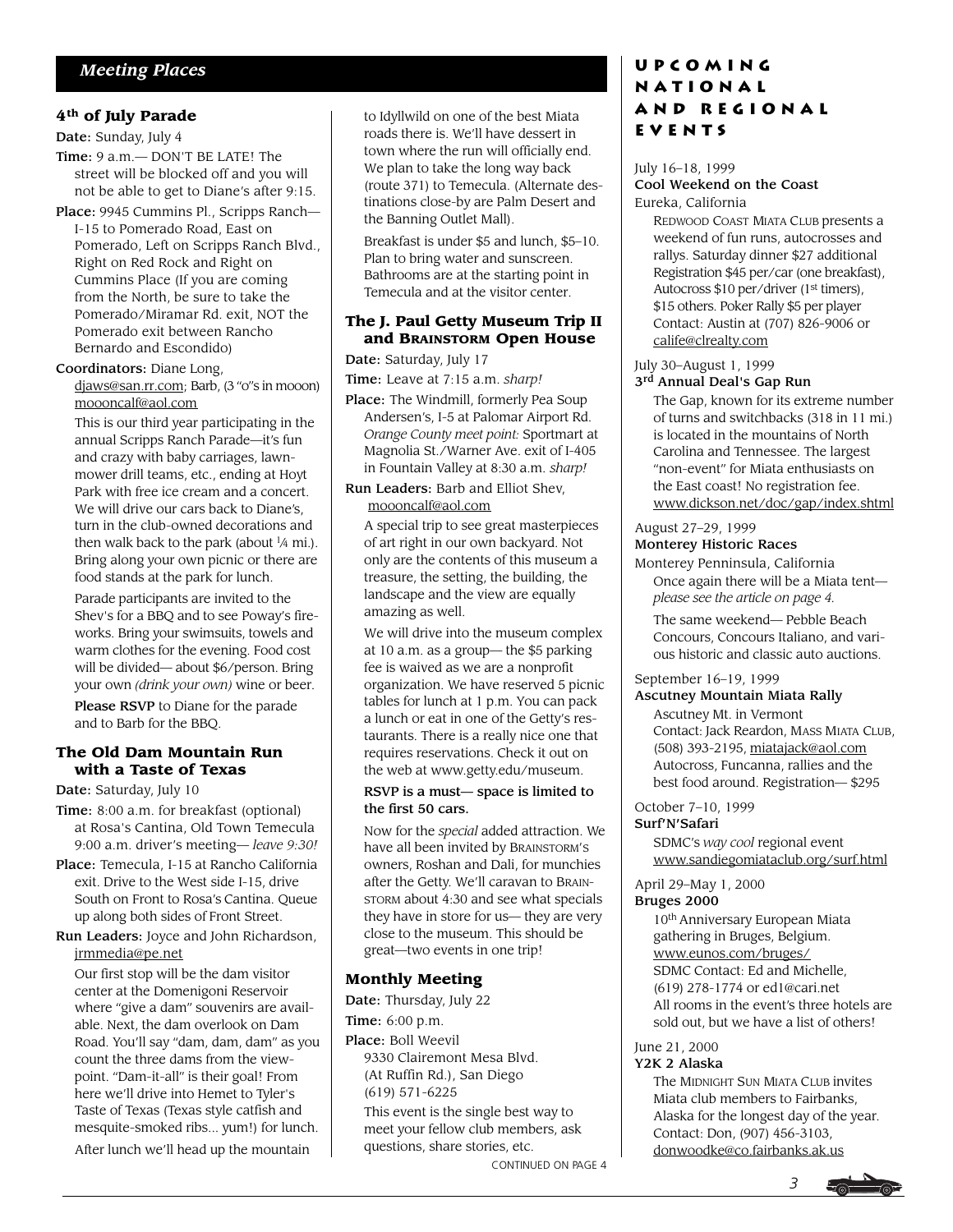#### **MCRD Command Museum Tour**

Date: Saturday, July 24 *— new date!* Time: 11:00 a.m. (earlier if you want to eat)

Place: Perry's Cafe, 4629 Pacific Highway, (located in Old Town area of San Diego)

#### Coordinator: Art Hamilton,

(619) 262-1565, AHamil1531@aol.com The MCRD Command Museum "where the past touches the future" is located in the Marine Corps Recruit Depot (MCRD), the oldest Marine Corps complex on the west coast.

#### **Miles of Miatas for MDA**

Date: Sunday, August 1

Time: 9:00 a.m.

Place: MDA District Office,

3914 Murphy Canyon Rd., San Diego Coordinator: Sue Hinkle, (760) 735-9456,

sportscarr@aol.com Three years ago the SAN DIEGO MIATA CLUB held their first fund-raising event for the Muscular Dystrophy Association in support of club members Jack and Sue Hinkle's son, Jason, who is afflicted with Freidricks Ataxia, a neuromuscular disease.

For this year's 100-mile fun run the Hinkles have obtained sponsorships from Cush Mazda (\$1,000) and Barona Casino (\$2,500). The event will kick off at the MDA office: drivers will register, turn in their sponsor sheets and donations. Event T-Shirts will be given to drivers and passengers who raise \$100 or more.

First run stop will be at the Barona Casino, who will host a continental breakfast for us; and drivers can draw a 5-card poker hand. Drivers will have the opportunity to draw one more card just before dinner.

The run will be a leisurely drive through San Diego County ending at a surprise location for a buckboard BBQ with all the fixin's. The run will end around 4 p.m., dinner will be served at 5 p.m. (Cost for dinner is \$8 per person).

Awards for the top fund-raiser, 2 highest poker hands and lowest poker hand. Drivers and passengers can also participate in raffles and event guessing games that will be included in the run packets.

A few members have already begun obtaining sponsors and it's rumored that someone has already raised over \$1,000. Your participation in this event will bring "Miles of smiles to Jerry's Kids."

RSVP to the Hinkles so that they can make arrangements with the Casino and the dinner location. Checks for dinner can be made payable to Sue Hinkle and mailed to 733 S. Kalmia, Escondido, CA 92025.

## **Upcoming Events**

### **5th Annual Tech Day, Swap Meet, Pool Party and Pot Luck**

Joint event SOCALM/SDMC/VROOM Saturday, August 14

If you've got something you want to install on your car or just want to swim and eat, this is the event for you. You can get lots of free advice, help in installing, eat lots and lots of good food, and have a great opportunity to meet Miata folks from all over Southern California.

Let us know if you have something major to install and we'll schedule you into the garage— Gerry Conn (714) 441-2552, connjb@earthlink.net

If you have something to swap and/or sell, contact Jeanne Pandes Villacorte, (714) 838-6208, or jppandes@earthlink.net.

As an extra-added attraction, the Dent Doctor will demo and even work on your Miata, if you wish to pay the fee.

#### **Monterey Historics**

#### August 27 – 29

For over a quarter of a century, the Monterey Historic Automobile Races at Laguna Seca Raceway has been *the* vintage racing event in America; for a decade, the Miatas have been there to participate in the festivities. In this, our tenth anniversary year, we will be there again to see perhaps the most awesome race cars ever made the *Silver Arrows* of Auto Union, this year's featured marque.

Comprised of four German car makers — Audi, DKW, Horch, and Wanderer— Auto Union brought to the pre-war GP racing scene a series of record-breaking cars that remain today as monuments of technical achievement. The mightiest of grand prix and hill-climbing cars, these supercharged 6-liter V-16 rear-engined behemoths thundered their way through the years just before World War II, when the drivers were fat and the tires were skinny. Now you can see them again, as the  $26<sup>th</sup>$  annual Historics showcases the largest collection of Auto Union Silver Arrow race cars and mountain climbers ever displayed in the United States. Add some 350 classic race cars and 100 or so Miatas, and the weekend of August 27, 28 and 29 promises to be *the* time to be on the Monterey Peninsula.

On this, the tenth anniversary of Miatas at Laguna Seca, Barbara Beach, with the help of Mazda, once again will make available a package that includes a Saturday race ticket, a Miatas-only parking corral, and a catered gourmet lunch in the usual trackside Miata tent. Those of you who plan to attend the Historics on Saturday only must purchase your race tickets through Barbara, as she is required to satisfy a ticket quota in order to be able to provide the rest of the package (and you will save a handling charge by purchasing your one-day tickets through Barbara). If you plan to stay at the track for the entire weekend, you should purchase your race tickets through Laguna Seca Raceway, (800) 327- 7322 or http://www.laguna-seca.com/, (there is a secure server for ticket orders).

Prices for the tent/corral package are \$70/person for those who purchase the entire package, including the single-day race ticket, and \$35/person for those who purchase their race tickets independently. Laguna Seca offers 2-day (Saturday and Sunday) "super" tickets for \$60 and 3-day (Fri, Sat, & Sun) "super" tickets for \$75. If you are ordering your tent/corral tickets separately, without the single-day race ticket, be sure to enclose a note with your order making it clear that you will be purchasing "super" tickets from Laguna Seca.

To get your tickets for this historical event, send a *check* (no credit cards) made out to Barbara Beach to:

Barbara Beach

1315 Buena Vista Drive

Vista, CA 92083

Get your orders in early to be sure to reserve yourself a spot in the corral and tent. Barbara has put a *firm* deadline of August 13, 1999 on ticket orders. Orders received after that date will *not* be processed.

Barbara is also planning a Saturday evening beach party once again. For more information on that event, which is still in the planning stage, call her at (760) 631-1202.

### **Fall Trek to the Eastern Sierras** October 16 – 17

It takes more than two days to explore all the wonderful mountain roads that wind through the Eastern Sierra mountain range, but we're going to do our best to pack it all in. We'll visit towns up and down State Route 395, and the several Miata-roads leading into the Eastern Sierra Nevadas and the White Mountains. The weekend will include three definite road trips: the Mt. Whitney Portal Road from Lone Pine, SR 168 through Aspendell to South Lake, and the SR 168 from Big Pine to the Sierra View Overlook in the White Mountains.

The rest of the weekend activities depend on the "will of the people." Of course, we'll have our share of "fine" BBQ eateries. Typical hotel lodging can be had for \$35-50 per night. More details to follow. Please RSVP to Jeanne so that interest can be gauged. She'll announce a meeting-ofthe-trekkers about one month prior to iron out activities and other arrangements. Contact: Jeanne Pandes Villacorte, (714) 838-6208, jppandes@earthlink.net

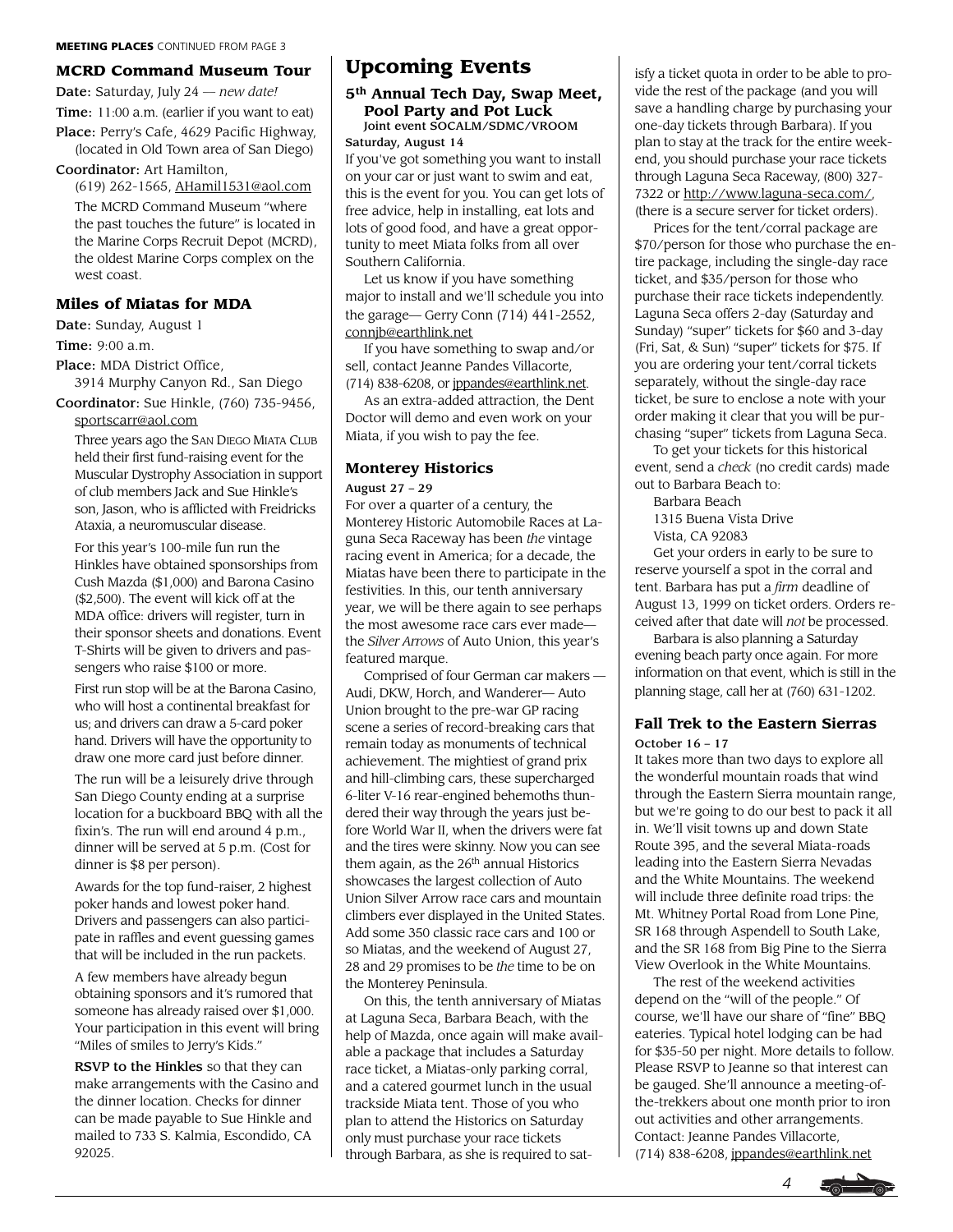

May 22, 1999

1 love it when a plan comes together." After being the Sweep Car for the Hangover Run in January, when there were 84 cars involved, LAURIE and I decided that we were going to try splitting large groups of cars into smaller



 groups when we did this year's Puke O Rama. My con clusion, and I am the only one I had to convince, is that it was worth the effort. We drove the 129.2

miles, including two pit stops, in about four hours. Group two took a little longer.

The mission of the Puke O Rama is to provide the driving venue that is most likely to make a passenger ill. Although that is not our goal, by finding roads that make it likely, we are going to experience the Miata in a way that other cars can only dream of. Of course we must "set the table" for this. Literally and figuratively we did this by meeting at Dalton's Roadhouse in San Marcos for lunch before we started the run. This gave us the chance to "load up" before we "hit the twisties."

I think everyone would agree that Dalton's Roadhouse is a "keeper" for Miata Club events. They were prepared for us, and have a reasonably-priced menu with large portions, which some of us find a must. They have plenty of parking, "freeway close," easy to find, and General Manager Fred Magana has indicated that they would be happy to work with us on future events. Dalton's has a Car Show/BBQ the first Sunday of every month, so you know that they cater to the car enthusiasts.





The run took us through Couser Canyon first. We had to proceed with caution because (who would have thought?) we had a little rain— just enough to make the road wet. From there we proceeded east on Highway 76, a pit stop for a Dove Bar, and then on to Mesa Grande Road and through to Santa Ysabel. Turning, and not stopping, at Dudley's (maybe a first), we headed for the ever-exciting Wynola Road. Only 3.3 miles long, but the creator of many stories…some embellished I'm sure. We made the turn onto Farmers Road to make the "Trophy Run" through Julian. The Cuyamaca Highway then called us on toward Lake Cuyamaca and the challenging turns and turns and turns of Engineer Road.

You can't really go up to the Julian area without stopping at Dudley's, so we did on the way back. There were 22 in our group, with BRAD BROWN running as the sweep car. We were at Dudley's for about twenty-five minutes and never saw the second group of 28 cars, led by ELLIOT and BARB SHEV with RAINER and MARIANNE MUELLER running sweep. I was extremely pleased to see six "first timers" on this run. For new members to come to a "purely driving" event, I give them credit. Some had never seen roads like these, much less driven them on purpose.

After the pit stop at Dudley's, we continued back toward civilization with our final two challenges: Old Julian Highway and then on to Highland Valley Road. As we met up at Rancho Bernardo Community Park, most people did not have any idea what the balance of the day had in store for them. BARBARA TEMPLETON put together a buffet at their palatial estate that was the perfect end to a wonderful day. I don't include JOHN TEMPLETON in this because he was told to "be in charge of nothing," and he did it well. In fact, John "both ways" Templeton, AKA "the Phantom," kept appearing and disappearing throughout the day. What he did was typical of him: whenever he appeared he was going the other way. We had numerous, if short, sightings.

It was a wonderful run because it met my strenuous and exhausting standards. If I have a good time then it is a wonderful run. And I did.

— STEVE WAID

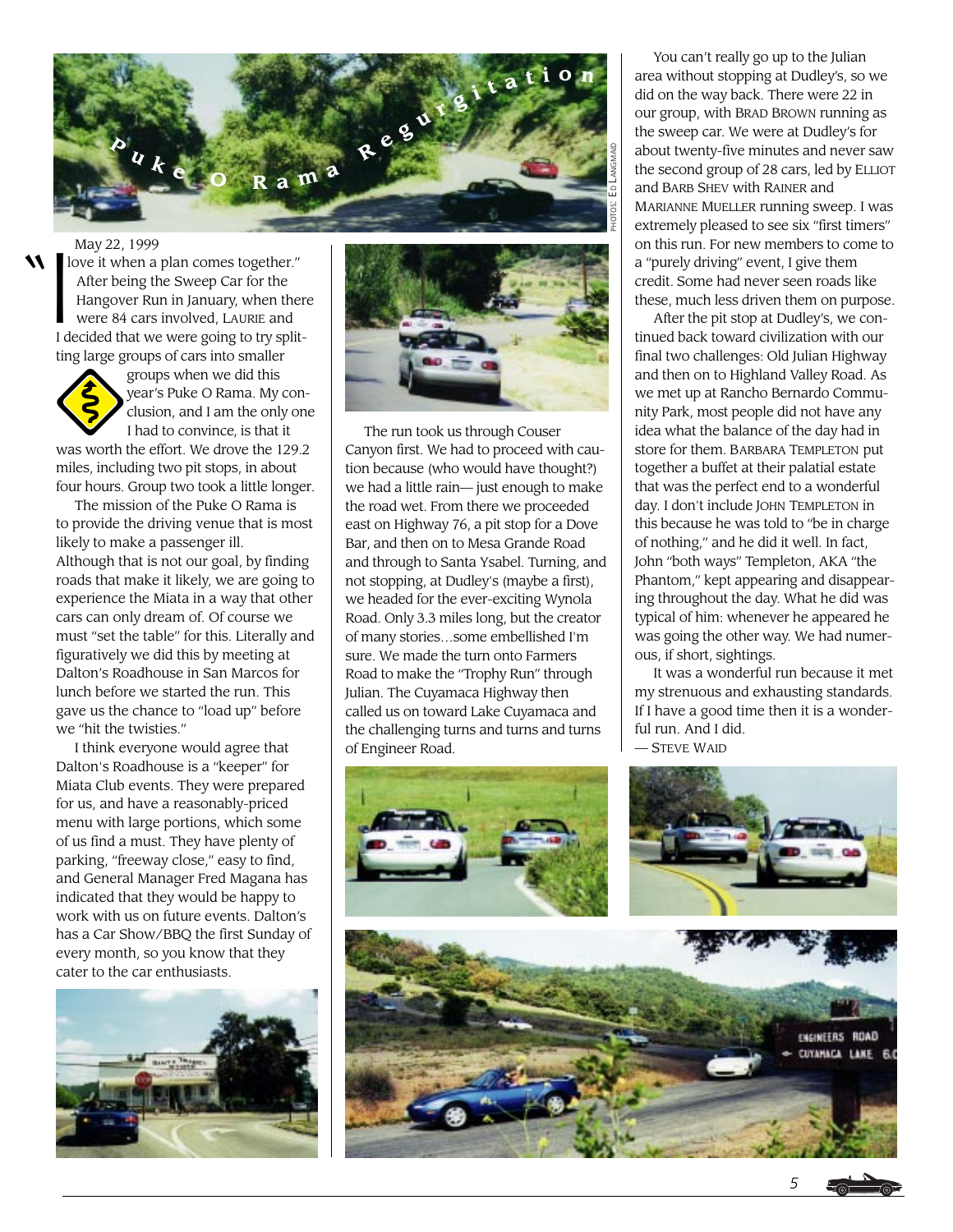





RAINER OΤΟ:



# **The Philippine Independence Day Parade**

### June 6, 1999

SAN DIEGO MIATA CLUB was asked to carry dignitaries in a parade to celebrate the Philippine's independence from Spain. As you might expect from the photos above, the plans changed somewhat (for the better this time) and we were given the honor of transporting a myriad of beauty queens, princesses and even a "queen!"

After being treated to a unique breakfast, we cruised the parade route, had lots of fun at the accompanying fair, experienced an authentic Filipino lunch, and were ultimately presented with certificates of appreciation by the Philippine-American community.

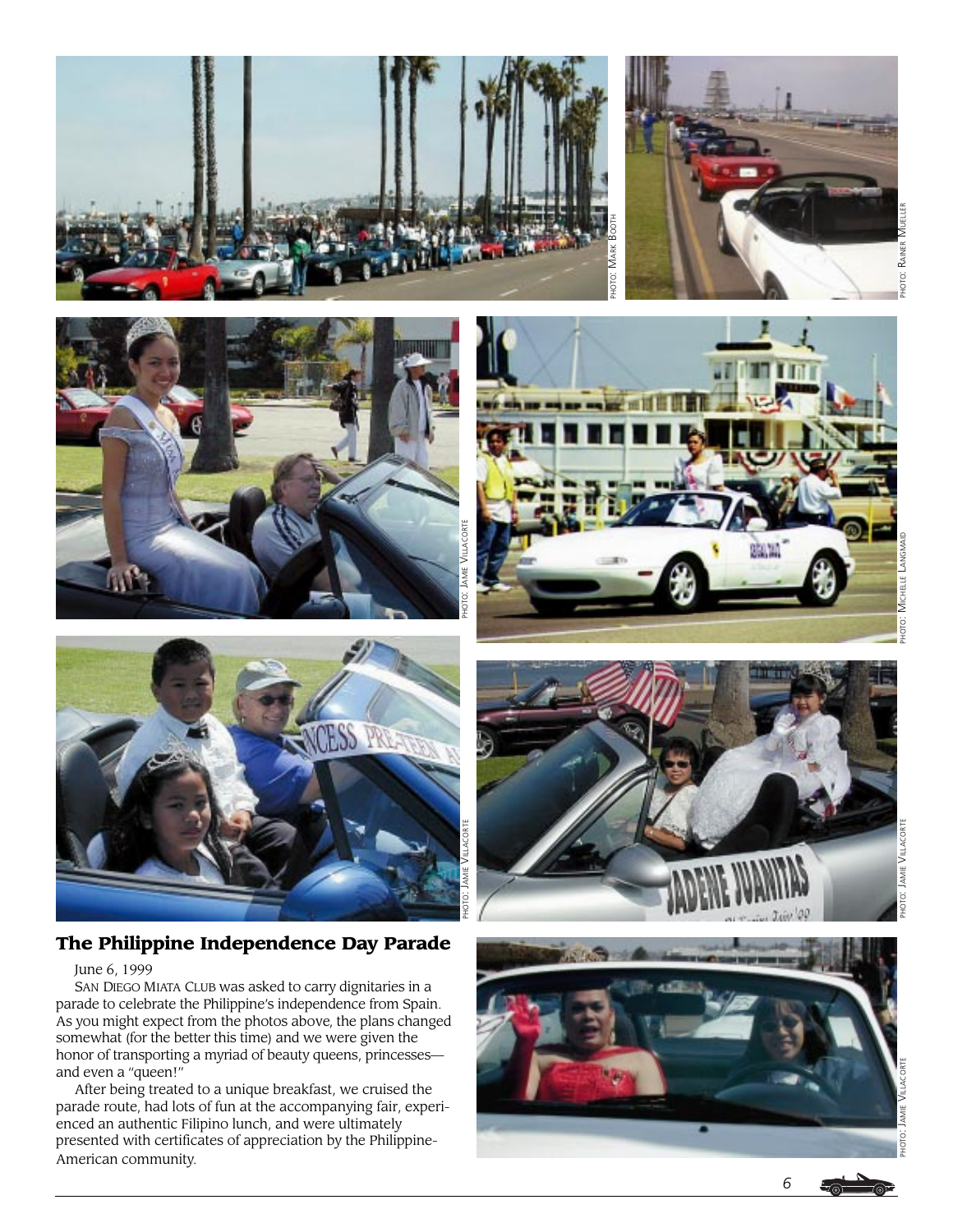

**Once again, the SAN DIEGO MIATA CLUB was given an opportunity to demonstrate its interest in and involvement with the local community and rose to the occasion admirably!**







*7*  $\epsilon$  or

 $\circledcirc$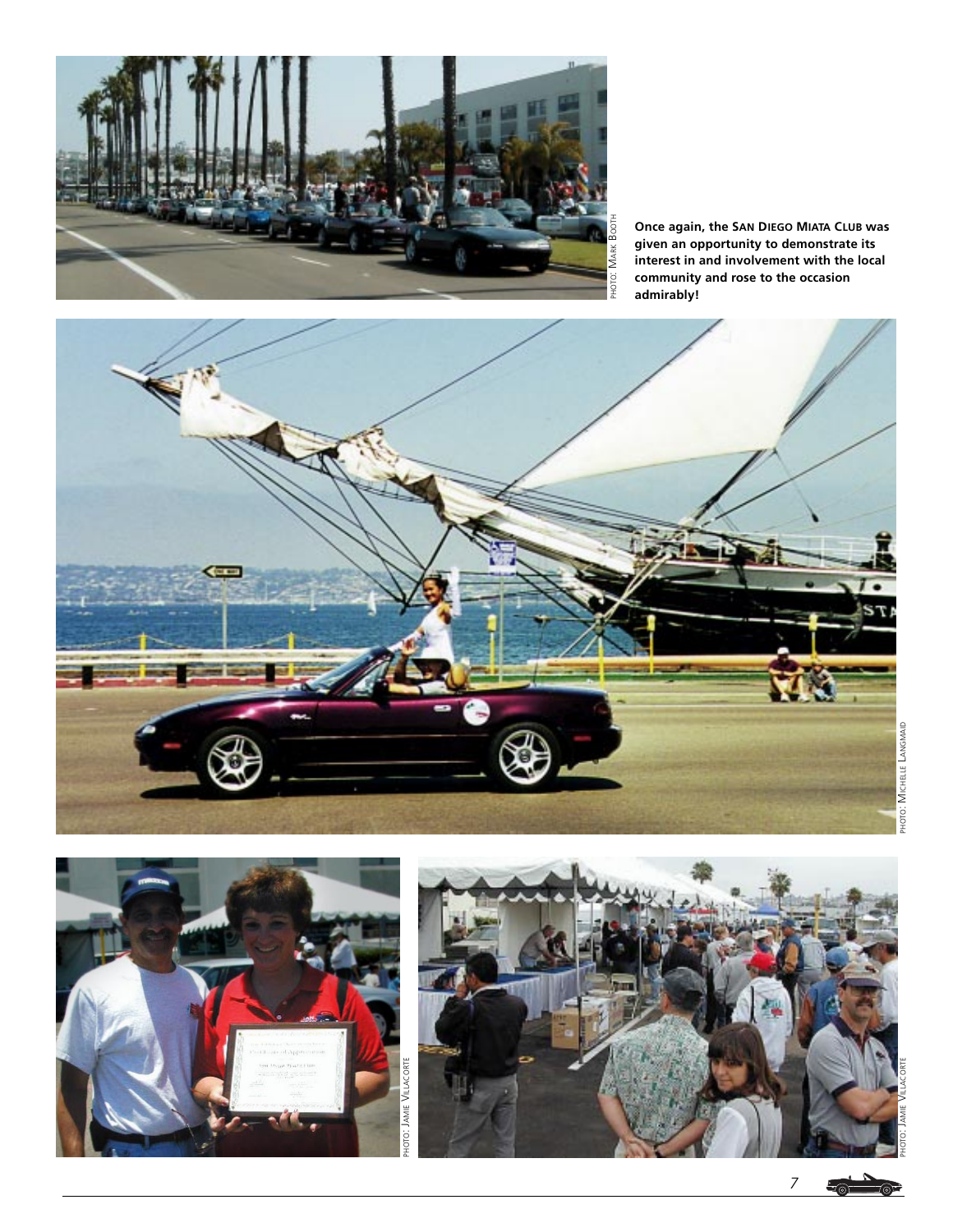# **One Member's Approach**

### **How I Learned to Make My Miata Handle**

to Make M ow you've got the car of your dreams, you've joined the club, and you wear the cool clothes. But when you go on a run, everybody is faster than you, corners quicker, and sweats less. The last part you can solve with a top and air conditioning, but if you drive a Miata your other answers are below. This is a short primer on street suspension things that you will feel every time you drive the car and will help keep it feeling good for a long time.

Mazda, like all auto companies, has to sell the same car, at a price, to a lot of



different people. Result: Miata-vanilla, a cute little roadster with *tons of potenvalued tial.* Don't get me wrong,

Miatas are cool vanilla, or why are we here? But they beg to be modified and they do get wear and tear.

These changes will work best if made in order, one at a time, until you have the balance you want or that your backside or wallet can handle. Drive the car a while between modifications; you may find that balance earlier than you thought. You can stop at any point and have all of the improvement up to there. We'll start cheap and simple and move up. Prices are very approximate.

### **1. Four Wheel Alignment**

Repeat after me, all four wheels! Even if you drive and enjoy your Miata stock, this is a must. K&S Tire has the machine, the expertise, and the club discount if you end up needing parts. Do this on a regular schedule; alignments can last from your first pothole or curbie up to several thousand miles. Unless you're solving a specific problem (see 4 below) use the stock Miata settings. Have the tires rotated and balanced every time. Miatas are light and quick and we drive them hard. Ill-advised settings or damaged parts can wear out a tire in no time and power steering on a car this light can mask a lot of problems. Cost is \$60, and it may take five years off the feel of your car.

### **2. Bracing**

Yes, this is the first addition. If your older car is starting to shudder and groan a little (or a lot), or if you would like your newer car not to, or if you're thinking of changing any suspension parts; brace it first. If you're already to step 4, now is the time to salvage what rigidity your car may have left.

The chassis determines how well the suspension works. The full value of stiffer suspension (4 below) is wasted if it's only adding to the chassis flex. This flex is cumulative and insidious, you may not notice it as it grows but you will certainly appreciate the difference when you add bracing. From most to least noticeable effect:

Front Chassis Brace (\$40+) Stock part '94 and on. However, the good after-market models bolt between the A-arm mounts with or without the stock unit. The front suspension is the source of most of the shake rattle and roll in the entire car. Chassis stiffness added (or recovered) here affects steering, ride, handling, and the overall tight feel of the entire car. Roll Bar (\$300+) A cockpit brace or style bar instead will also help (free/ \$\$\$). The stock brace can be easily

# **Zymol Concours Competition at Dallas**

 omehow we managed to forget to caption the photo of the Concours Compe tition at Miata World '99 in last month's newsletter. Several SDMC members competed in the event and two SDMC member's Miatas placed in the competition. JACK GOSNEY'S 1997 Red "Italia" won 1<sup>st</sup> Place in the '94-'97 category! And, BARB and ELLIOT SHEV'S Sapphire Blue 10AE won 3rd Place in the '99 cat- $\overline{S}$ 



egory! Congratulations to all, please accept our apologies for missing it last month.

retrofitted to pre-'94 cars.

Strut Tower Brace (\$100+) Miatas do not have strut towers, that's a figure of speech. It bolts to the top of the front spring/shock mounts and crosses over the engine. The stiffer the better; some are just decoration.

Rear Chassis Brace (\$40+) Stock part mid-'92 and on. The stock unit cannot be retrofitted. Good aftermarket braces bolt to the rear A-arm mounts with or without the stock unit. Some brands may interfere with custom exhausts.

### **3. Wheels and Tires**

This can be the most expensive addition you can make to your suspension, but you need tires anyway, right? You can improve just the tires or both tires and wheels, and still be way ahead of what came on the car. Although selection is severely limited compared to 15s, you can help the car immensely with quality 14 inch-tires. Because fancy 14-inch wheels are nearly the same price as 15s, if you're going to change wheels, upgrade! Get 15x6.5 or 15x7 wheels and 195/50x15 tires. This change will have an amazing effect on the car, and may alone be enough for your performance needs. In general, bigger wheels or wider tires than this get you ego points but no significant increase in handling. In fact excessively large wheels and tires can add significantly to unsprung weight, affecting handling negatively. High performance tires are around \$100 each and the whole package can easily cost \$1,000 or more.

Do your homework! The size in this case is only the starting point. Bear in mind that tires are the car's connection to the road. Accelerating, stopping, turning, *everything* the car does is decided "where the rubber meets the road." This is why we get good tires before we add suspension. Stiff springs and shocks can easily overpower cheap tires. If sliding and screeching are your bag, leave them stock and go directly to 4.

### **4. Suspension**

Now that you have a solid platform and quality rubber you can consider the next range of mods. Up to this point you have improved the car's ability to sustain the punishment the following items will deliver. Everything from here on attaches the car much more firmly to the tires,

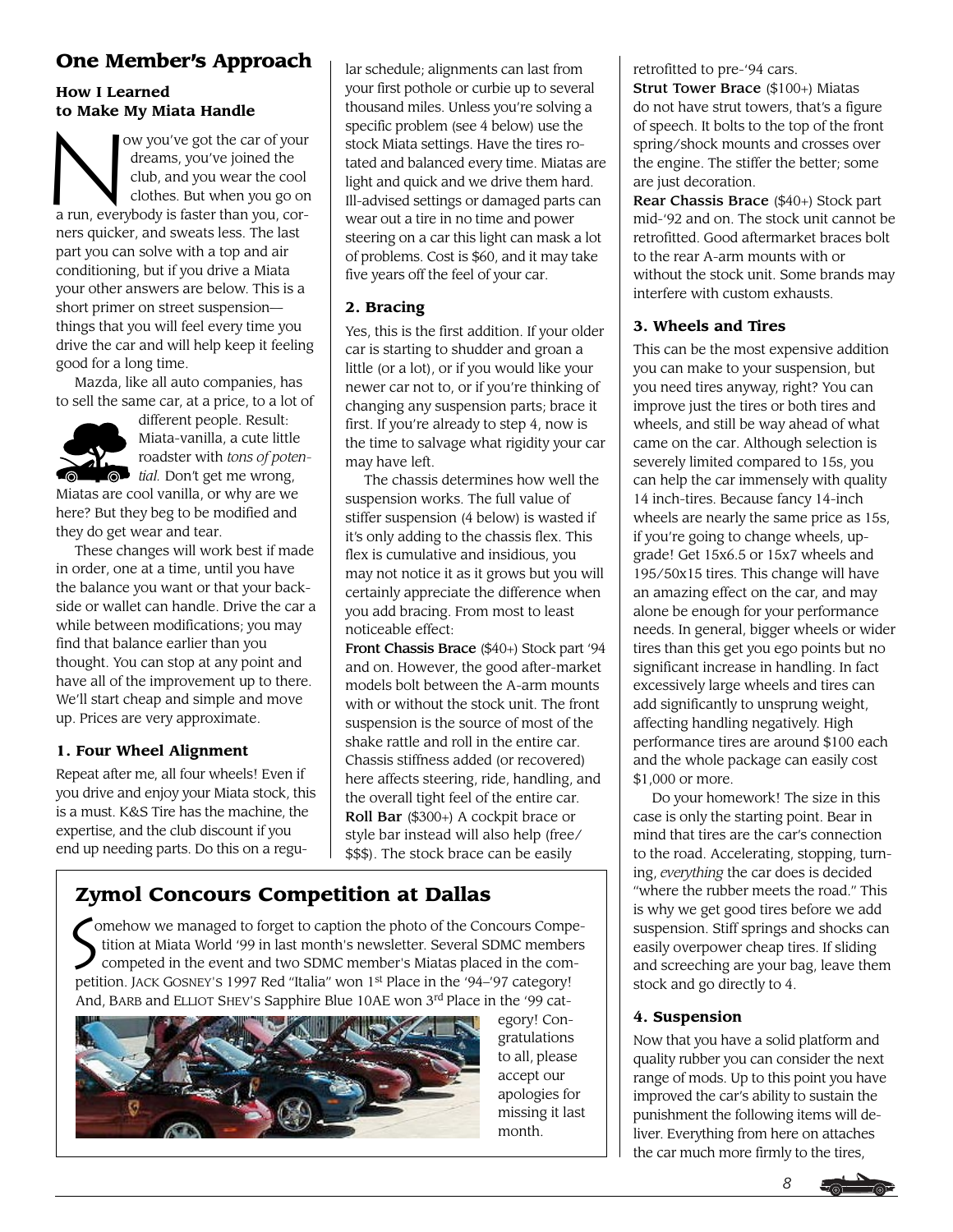makes the car react more quickly to what the tires are doing and (with the exception of sway bars) makes the ride less comfortable. Harder suspension (and it must be harder to corner quicker) will always degrade ride quality by transmitting more of the tire motion to the chassis (and your butt). The balance (see above) is ride quality vs. performance. In the end (get it?), if you want race car handling you are going to have race car ride. Sway bars (\$175+) Also known as antiroll bars, they do not affect the normal ride, but do decrease body lean in corners. After-market bars are larger diameter and stiffer than stock, and have adjustments to fine-tune their effect. They are can be mounted in urethane bushings, which flex less and transfer more vibration than the stock rubber units. While they are available individually, do it yourself sway bar mix and match should not be undertaken lightly. A matched set from a manufacturer or dealer will give predictable results and should not require an alignment.

Many Miata owners add stiffer sway bars to their otherwise stock cars and seriously enjoy the improved handling (see vanilla above). If you make only this one change, you may decide you have no need for all this other stuff. Springs and Shocks (\$500+ set) After all the above you're ready for the big leagues. This can stiffen the ride incredibly, lower the car about an inch, and make it corner like a slot car.

If you just want lower, forget it. You can't lower this car without changing the spring rate and ride. Springs and shocks can be purchased separately, but must perform properly together. Matched sets or kits from a manufacturer or dealer will be designed or selected to complement each other and are generally less expensive than a la carte.

Do some solid homework before you spend any money here. There is a tremendous range of performance, quality and price. Drive several modified Miatas before you buy. There are many, many variables involved at this step, and you will find this changes everything about the entire car. Really!

After installation, get a four wheel alignment immediately. Any spring and shock change will affect the alignment.

Enjoy your Miata,

— TED KESLER



Jur<br>Sat June 5, 1999 aturday brought forth a bargain hunter's delight, as SDMC's first annual PARTS AND ACCESSORY SWAP MEET took place out Ramona way. Originally scheduled from 9–11 a.m., late



comers dictated it as an all-day event, with many of the newly

acquired parts being installed on the spot. A structured run to Viejas had to be scrapped because of late installations, but many members reported the Air Fair at the Ramona Airport more than compensated for the displaced run. A lot of *great* deals were made on first-rate accessories.

Thanks to all the buyers and sellers contributing for a fun and successful event. Start saving for next year's event; you'll save a good deal of money on some great merchandise, and we *will* get that lunch run in next time! —PHIL DAOUST





## **Color Tee-Shirts—** *As You Requested!*

DIANE LONG and STEF GOULD have put their heads together and come up with a new, limited-edition, colored, short-sleeved, Tee-shirt— a royal blue shirt with a metallic blue SDMC logo! The shirt, named the 10<sup>th</sup> Anniversary Edition (after, you guessed it, the 10<sup>th</sup> Anniversary Edition Miata) is also available in red (with red metallic), white, dark green, navy, black and ash heather with silver. (\$12, XXL \$14)

The description doesn't do justice to these shirts— come to an event and see them, and then order a few as gifts or for yourself. Available as a special order item for a *very* limited time from Diane Long, djaws@san.rr.com

*9*

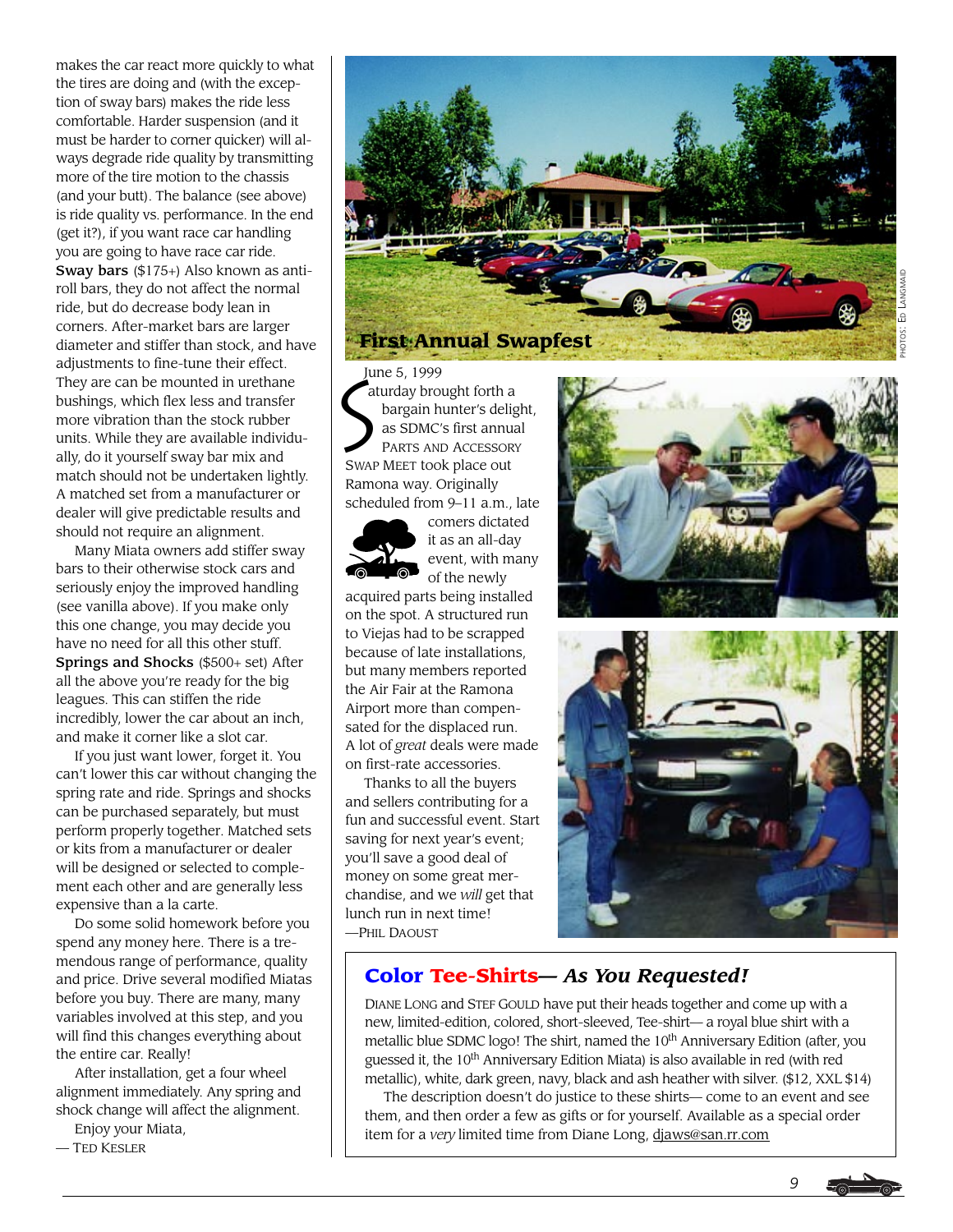

GAIL AND ROB BINKERT *Greetings from SDMC's 300th Members!*

Do you believe that life begins at 50+? We do! After years of noticing those "cute little Miatas" on the road, we decided on a whim to go to Cush Mazda to check out the new '99s which we'd heard had just arrived. It was April 4, 1998. Two hours later a shiny new Miata came home with us. Our kids, ages 31, 29 and 24, thought we had either lost our marbles or had entered our second childhood. Either way, we've been having fun with it ever since!

Before attending our first SDMC meeting on May 27, we were concerned that we may not fit the profile of the members. We were, after all, middleaged and soon to become grandparents. We soon came to realize that the common bond among Miata owners has nothing to do with age and everything to do with love of Miatas.

Rob is an estimator/project manager in the electrical construction industry. In his first childhood, he owned a '67 Corvette and then, later, a little Porsche 914. Gail, whose car our Miata really is (don't tell Rob!), has had only one other sports car, a '78 Fiat 124 Spyder. She holds a full-time "job" as homemaker, social secretary and family historian and is a whiz at packing \$300-worth of groceries into a Miata!

We enjoy lots of things— exploring rural San Diego County in our Miata, Padres games, travel, family gatherings, walking on the beach, theater, playing cards, golf (Rob), reading and genealogy (Gail), socializing with friends and being together. Over the years, particularly

while our children were growing up, we voluntarily hosted more than 13 foreign exchange students in our home— some of them have even come back to see us again! Our travels have taken us to many inter-

esting places and we plan to explore a lot more as Rob's

retirement approaches. This summer we'll be in Paris, London, Scandinavia and the Baltic (anyone know of a suitcase big enough for our Miata?). Our most scenic trip was an Alaskan cruise last summer. (Would have been even more scenic in our "baby" with the top down!) And our most memorable journey was a cruise down the Volga River in the (then) Soviet Union in 1989. We were the only Americans among the 350 Soviet passengers. What an experience!

Soon we'll be scooting all over the USA and Canada by motorhome— with our little green car in tow (anyone know the best and safest way to take her along?). Our first house-on-wheels trip will be to Minnesota where our oldest daughter will present us with our first grandchild in late October.

If retirement, a motorhome and becoming grandparents makes us feel like Senior Citizens, we need only hop into our little green car to make us feel young again!

We're proud, pleased and honored to be the 300<sup>th</sup> members of the SDMC and we look forward to meeting and getting to know other Miata enthusiasts in San Diego and in our travels.

*To be included in our on-going series of Member Profiles, write a short (200–300 word) introduction and mail (or E-mail) it with a photo (your face should be large enough to be recognized) to the Club P.O. Box or give it to a board member at an event. — Your photo will be returned.*

### **New Members!**

The following are the new members since the last newsletter:

**Richard Aquino & Virginia Lukei** Vista

1999 Black Leather

**Bill Edom** Fallbrook 1995 Red

**Sheri & Mike Facer** San Diego 1999 Emerald Green Touring

**John Hensley** Bonsall 1996 Montego Blue Leather

**Pete La Marca** Escondido 1990 Red B

**Steve Lamb** San Diego 1990 Red B

**Geronimo G. Omabtang** San Diego 1995 White Base

**Murdock & Norma Payne** Cardiff 1999 Emerald Green R

**Frank Rimmer** Death Valley 1997 STO (Twilight Blue)

**Scott Alan Rosin** San Diego 1992 Silver B

**Ann Rundall** Encinitas 1999 10th AE (Sapphire Blue)

**Bob & Darlene Simpson** El Cajon 1995 M (Merlot)

**Jaime & Jeanne Villacorte** Irvine 1994 Laguna Blue B 1992 Black & Tan SE

**Gabe & Hidi Waite** Spring Valley 1996 Red PEP

The following members have renewed since the last newsletter:

**Ken & Barbara Barton Tony & Mary Beecher Mark & Cathy Booth John & Vicki Canavan Michael Chiappetta & Lauren Jackson Mike & Melenee Daniels Jack & Sue diLustro**